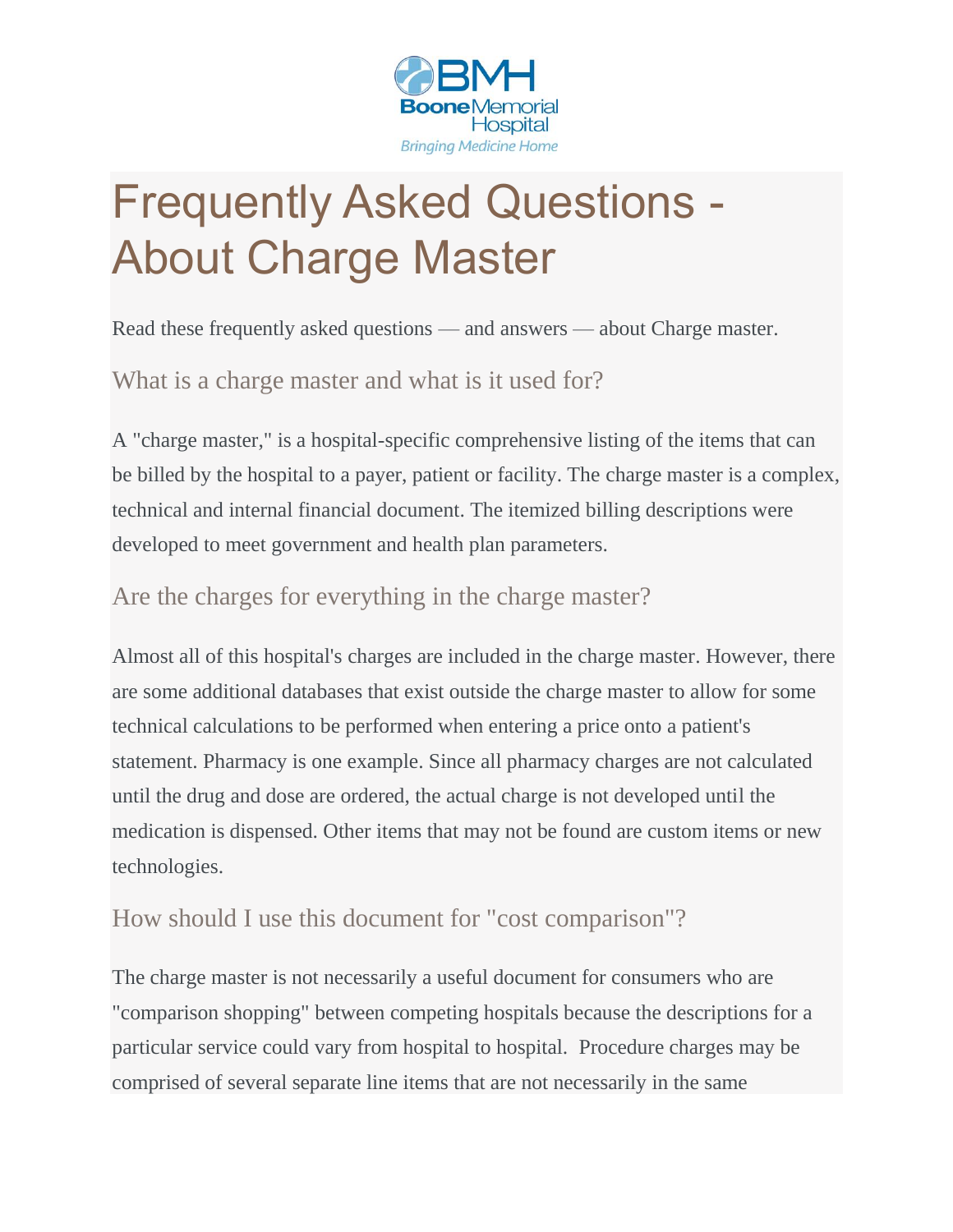

department. It is very difficult to try to independently compare the charges for a procedure at one facility vs another.

If you need an estimate for a specific procedure, please have your physician contact the hospital with the information, and our business office team will work with you and your physician to develop an estimate for the service.

How are your charges determined?

Charges are based on our overall mix of services and costs. Specific cost factors affecting our charges include labor costs, facility and facility improvement costs, current and projected technology expenses, the competitive marketplace and the number of uninsured patients treated by this hospital.

Why can't I have a copy of your charge master?

Boone Memorial Hospital is making a copy of our charge master available in the manner required by law. We will not print and bind copies for distribution.

As you can see, the charge master is a complex and lengthy document. Viewed in isolation, the charge master itself will not provide consumers with a true picture of charges associated with a hospital stay or procedure.

We hope that making the charge master available for home viewing via the Internet, will encourage visitors who have questions about the charge for a particular procedure to discuss the charge with our representatives.

Can I talk to you about getting my bill lowered?